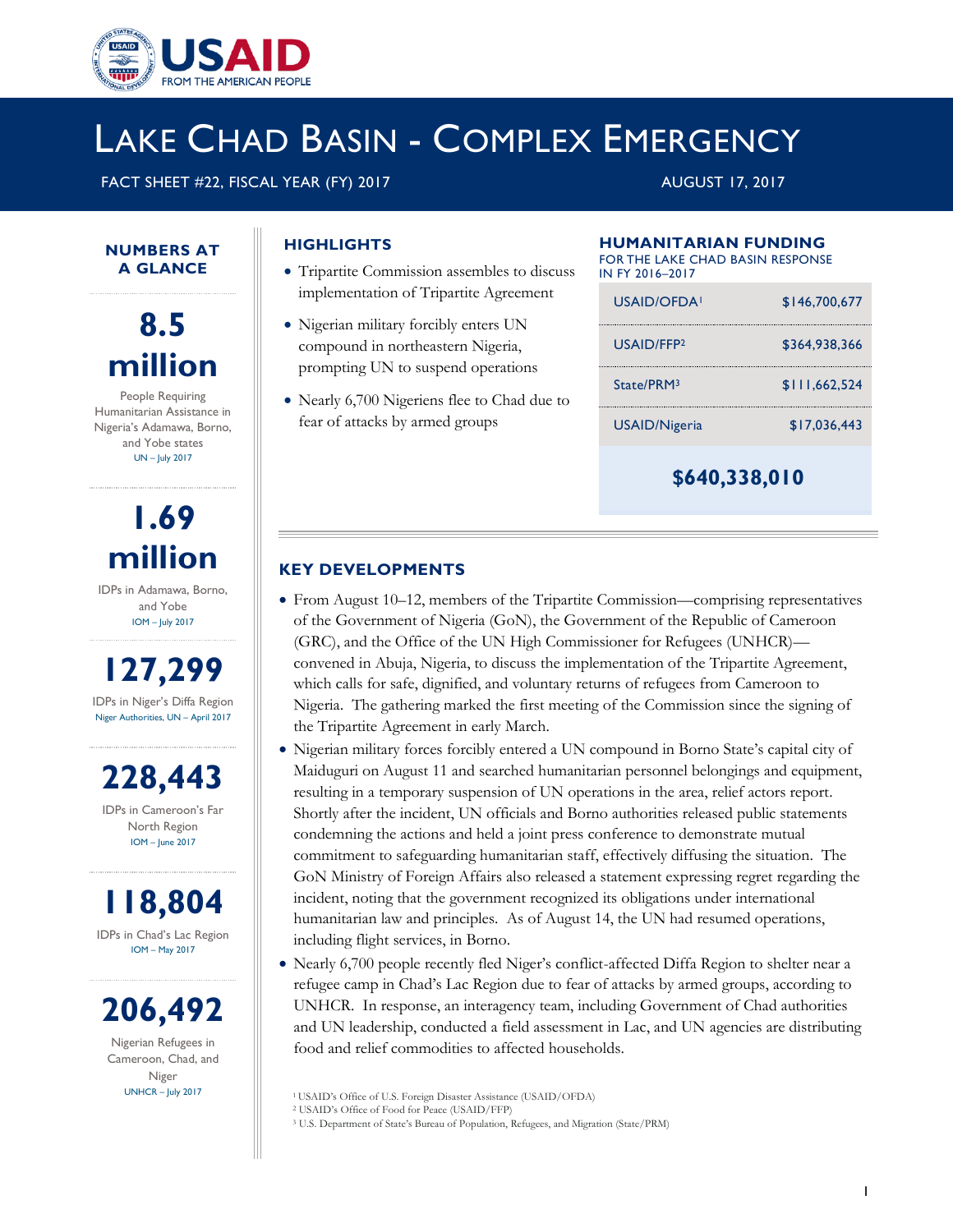#### **REGIONAL**

- Tripartite Commission members met in Abuja from August 10–12 to discuss measures to ensure the protection of refugees and establish a voluntary returns process in accordance with international standards. During opening remarks, UNHCR emphasized the importance of adhering to international humanitarian law when establishing a voluntary returns process. The Tripartite Commission directed the Technical Working Group—formed in early June to operationalize the Commission's recommendations—to develop a phased, time-bound approach to guide returns and the sustainable reintegration of Nigerian refugees from Cameroon. The Commission called upon the international humanitarian community for support to ensure the delivery of assistance to, and protection of, Nigerian refugees in Cameroon during the development of the voluntary repatriation process.
- As a result of increased insecurity in Diffa, Niger, nearly 6,700 people have fled to Dar el Kheir—a site on the Chadian side of the Chad–Nigeria border near the Dar es Salam refugee camp that neighbors Lac's Baga Sola town—since July 17, UNHCR reports. The individuals reportedly fled Diffa due to fear of increased attacks by Boko Haram following the withdrawal of Chadian military forces from the area.
- In response, an interagency team, including UN Resident and Humanitarian Coordinator for Nigeria Edward Kallon and the head of the Chadian Refugee Commission (CNARR), visited Lac from August 2–4, meeting with humanitarian staff, local authorities, and newly displaced persons to assess humanitarian conditions and needs in the area. With UNHCR support, CNARR plans to register the displaced people in Dar el Kheir.
- UNHCR recently distributed relief items to approximately 10,000 people in Dar el Kheir and deployed 17 additional staff from in-country offices to support local response efforts. USAID/FFP partner the UN World Food Program (WFP) recently delivered emergency food assistance to approximately 7,200 individuals in the affected area.

#### **NIGERIA**

- On the morning of August 11, Nigerian military forces forcibly entered the Red Roof compound, the main UN humanitarian hub in Maiduguri, prompting the UN to temporarily suspend operations in the area, according to relief actors. The forces searched the buildings, including humanitarian personnel belongings and information technology equipment. While no relief workers were harmed, the UN expressed concern regarding the unauthorized search of the compound.
- Shortly after the incident, UN Deputy Humanitarian Coordinator for Nigeria Peter Lundberg and Borno State Governor Kashim Shettima held a joint press conference to demonstrate mutual commitment to safeguarding humanitarian staff. The GoN Ministry of Foreign Affairs also released a statement condemning the incident and underscoring the importance of reestablishing confidence, cooperation, and trust among the GoN, Nigerian military, and humanitarian actors. As of August 14, the UN had resumed routine humanitarian movements and operations.
- On August 15, a series of person-borne improvised explosive device (PBIED) attacks in and around Maiduguri, including two PBIED attacks on a nearby internally displaced person (IDP) camp, resulted in at least 27 civilian deaths and more than 80 injuries, international media report.
- Members of the USAID Disaster Assistance Response Team (DART) in Nigeria traveled to Maiduguri in early August to meet with partners and monitor activities. USAID partners reported no new severe acute malnutrition (SAM) cases in recent weeks among camp residents from visited sites, which partners attributed to ongoing food assistance and complementary nutrition interventions. Staff at an outpatient therapeutic program in an IDP camp in Maiduguri reported that the total number of SAM cases has notably decreased during the past several months, with fewer than 60 patients receiving treatment in July. Additionally, staff at the camp's health care clinic reported treating fewer cases of malnutrition among camp residents as compared to early 2017. However, partners noted that children from adjacent host communities continue to seek SAM treatment at health care facilities in the camps.
- Protracted conflict and insecurity in northeastern Nigeria has disrupted markets and trade routes, resulting in belowaverage market functioning and increased dependence on imports of major food staples, according to the USAIDfunded Famine Early Warning Systems Network (FEWS NET). Maize prices in northeastern Nigeria were 120 percent higher in July compared to the five-year average price and more than 60 percent higher compared to the 2016 price. FEWS NET anticipates that maize prices will likely further increase by up to 17 percent in Maiduguri in August, primarily due to decreased food supplies during the peak of Nigeria's lean season.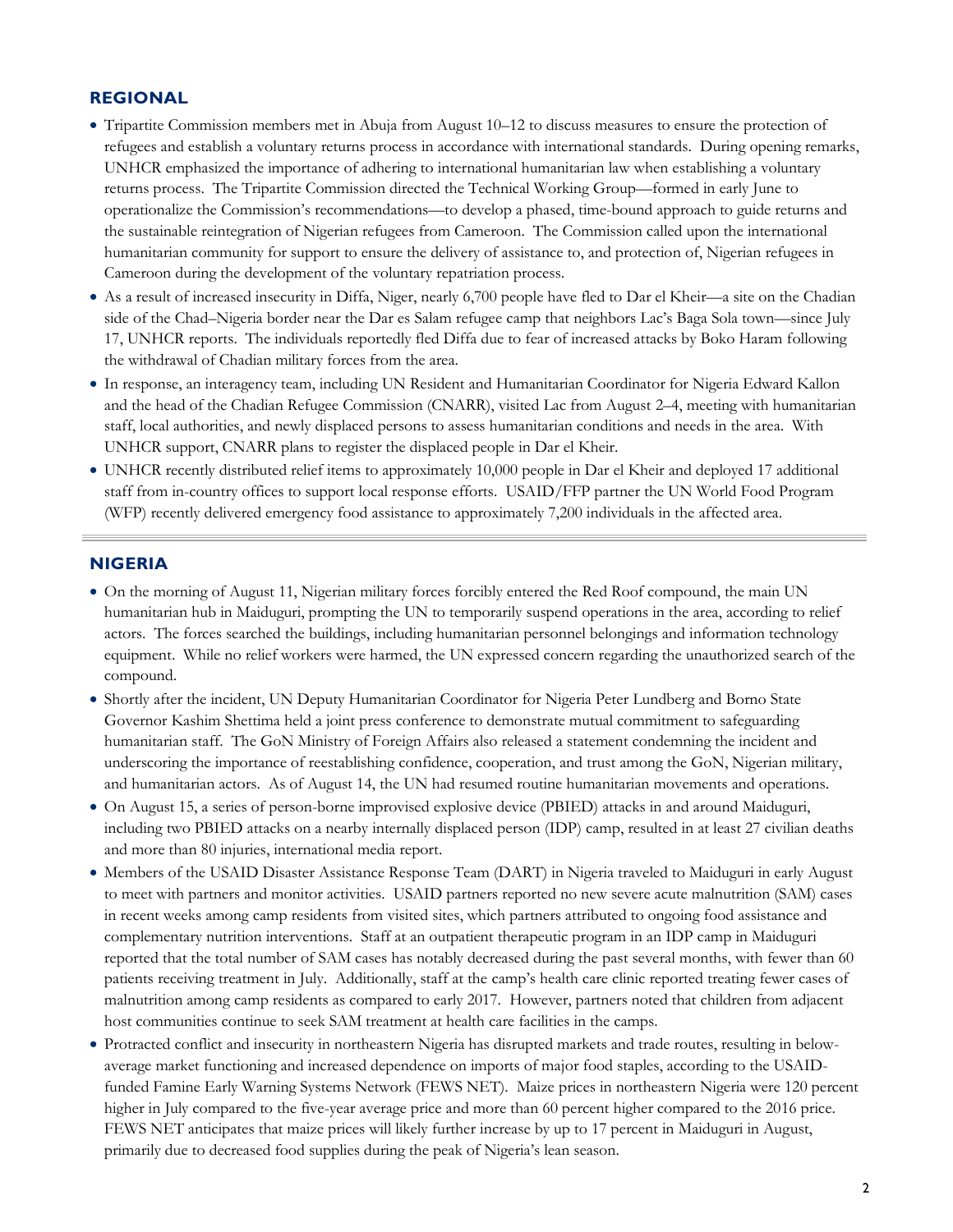- Congestion at the Port of Lagos is hindering the timely delivery of relief assistance, including specialized nutrition assistance, to vulnerable populations in the region, the UN reports. In response, WFP is coordinating with port authorities to grant prioritized access to WFP trucks in the coming weeks. Furthermore, flooding from Nigeria's Mayto-October rainy season has damaged roads and helicopter landing pads, prompting relief actors to explore airlift and cross-border transportation options as potential solutions.
- With USAID/FFP support, WFP and its partners reached an estimated 1.1 million people in Adamawa, Borno, and Yobe states with food assistance—including nutrition assistance for approximately 158,000 children ages six to 23 months and 78,000 pregnant and nursing women—in July. In collaboration with the UN Food and Agriculture Organization (FAO), WFP also distributed livelihoods starter kits containing fertilizer, food rations, seeds, and tools to smallholder farmers in July to support agricultural production in northeastern Nigeria. In addition, a USAID/FFP partner provided electronic food vouchers to more than 101,000 people in northeastern Nigeria between April and June 2017. The partner also conducted malnutrition screenings for nearly 42,500 children ages five years and younger, including nearly 1,400 children suffering from moderate acute malnutrition, in Borno.
- The incidence of hepatitis E—a disease endemic to Nigeria that is typically spread through contaminated drinking water—appears to be decreasing in Borno, according to the UN World Health Organization (WHO). The UN agency reported a slight but steady decline in newly identified suspected or confirmed cases since the peak of the outbreak in late June; however, health and water, sanitation, and hygiene (WASH) actors caution that diligent containment and prevention measures are required to manage the current outbreak and prevent a resurgence of cases in northeastern Nigeria. Since the onset of the outbreak in June, health authorities have recorded more than 800 suspected or confirmed cases and four related deaths, with the majority of cases concentrated among IDPs and Nigerian refugees returning to areas of origin from neighboring Cameroon, Chad, and Niger, WHO reports.
- In response to the outbreak, Médecins Sans Frontières/Switzerland and USAID partners, including the UN Children's Fund (UNICEF), have established three hepatitis E management facilities in Ngala—the most-affected Local Government Area (LGA)—to improve case surveillance, reporting, and tracking. Ongoing response activities in IDP camps and host communities in Ngala include the construction of new latrine and shower blocks, dissemination of community-led sanitation campaigns, distribution of hygiene and WASH kits, and rehabilitation of water points to improve access to safe drinking water.
- In July, USAID/OFDA partners provided health consultations to approximately 10,900 people and routine immunizations for more than 4,000 children in IDP sites and host communities in Borno. A partner commenced rehabilitation of two health care clinics in Borno's Jere and Konduga LGAs and conducted mid-upper arm circumference screenings for nearly 24,100 children ages five years and younger in Konduga and in Yobe's Gubja and Gulani LGAs, identifying high levels of SAM in several areas of Konduga's Njimtilo Ward. In addition, the partner distributed approximately 3,400 emergency shelter kits and relief commodity kits in Borno and Yobe, and supported the construction of 15 emergency latrine blocks in Borno's Jere, Kukawa, and Monguno LGAs.
- In July, USAID partner WHO and other health organizations began implementing key initiatives to prevent and control malaria transmission, including distributing bed nets, increasing access to health care services, providing malaria treatment drugs to children, and strengthening surveillance systems to monitor malaria cases and outbreaks. The activities follow recent results from a WHO modeling exercise, which estimated that coordinated malaria prevention and control actions could avert at least 10,000 deaths in Borno by November. As of early July, WHO and other relief agencies had provided antimalarial drugs to more than 880,000 children ages five years and younger—approximately 80 percent of the planned 1.1 million children. WHO also trained community health care workers in Borno to conduct rapid diagnostic tests, provide treatment, and advise patients on preventive measures.

#### **CAMEROON**

- On July 16, more than 80 Nigerian refugees were forcibly relocated from Mayo-Sava Department's Kolofata town to northeastern Nigeria, bringing the total number of Nigerian refugees forcibly returned from Cameroon to Nigeria to more than 4,400 since January, UNHCR reports.
- Additionally, local authorities, in cooperation with the Cameroonian military, began relocating more than 12,000 IDPs from Kolofata to a resettlement site on the outskirts of the town on July 15; UNHCR reported that local authorities had resettled approximately 2,000 IDPs as of August 11. UNHCR continues to express concern regarding the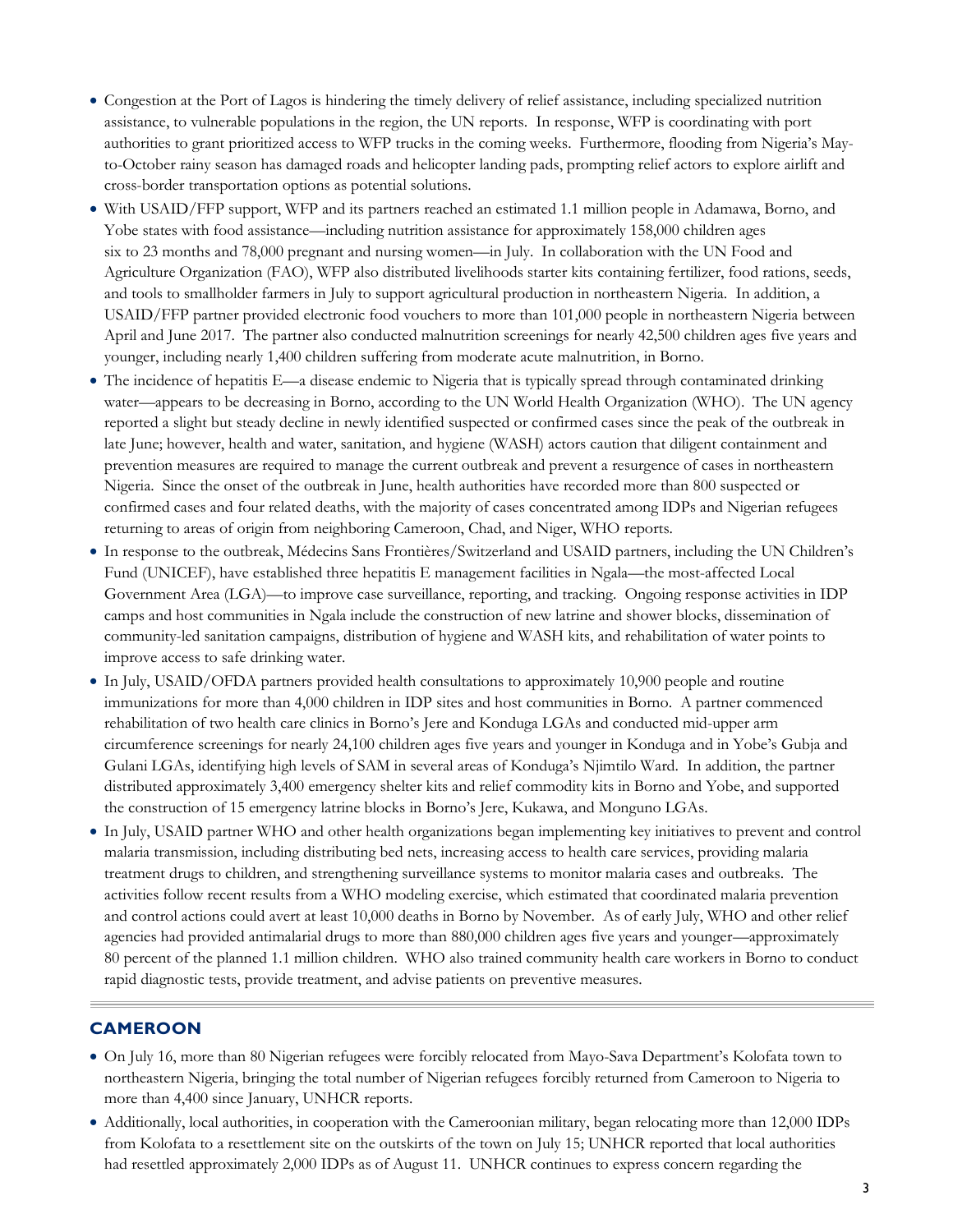relocation of IDPs and refugees, particularly the IDPs from Kolofata, due to poor shelter and WASH conditions at the resettlement site.

 The security situation in Cameroon's Far North remains volatile, with the UN reporting recent militant attacks in Logone-Et-Chari Department. Additionally, local authorities in Maroua City recently reinstituted a curfew and security forces strengthened patrols in response to several militant attacks in July, according to UNHCR. In July, UNHCR reported eight militant attacks on civilian populations in Far North, including a July 12 incident in Far North's Waza town that resulted in 14 deaths.

#### **CHAD**

- In Chad's Lac Region, approximately 335,000 people, including Chadian returnees and Nigerian refugees, were experiencing food insecurity during Chad's lean season as of mid-August, the UN reports. The UN estimated that 50,000 children ages five years and younger were suffering from acute malnutrition, including approximately 22,000 children who were experiencing SAM. In response, WFP provided food assistance to approximately 96,000 displaced persons in Lac and cash transfers to nearly 22,000 IDPs and 5,600 refugees sheltering in Dar es Salam camp.
- Since May, armed groups have reportedly attacked at least 12 villages in Lac, particularly in Kaiga Kindjiria and Tchoukoutalia border areas, where approximately 15,000 people are displaced, the UN reports. The security incidents have compromised civilian protection, increased displacement, and limited humanitarian access.

#### **NIGER**

- In response to persistent conflict and insecurity in Niger's Diffa Region, the International Red Cross and Red Crescent Movement provided nearly 4,900 metric tons of food assistance to benefit approximately 396,000 people who were displaced or had recently returned to places of origin between April and June. The organization also supported surgical procedures for nearly 130 patients and supplied safe drinking water to 6,500 people during the same period.
- Despite sustained relief assistance, hepatitis E transmission continues to increase in Diffa, with health actors recording more than 1,500 suspected or confirmed cases and 38 related deaths between January 2 and mid-August, the UN reports.

#### **CONTEXT**

- Following escalated violence in northeastern Nigeria, the GoN declared a state of emergency in Adamawa, Borno, and Yobe in May 2013. Between 2013 and 2015, Boko Haram attacks generated significant displacement within Nigeria and eventually to the surrounding countries of Cameroon, Chad, and Niger. As Boko Haram expanded its reach in Nigeria, controlling territory and launching attacks in neighboring countries, the scale of displacement continued to increase, and deteriorations in markets and loss of livelihoods exacerbated conflict-related food insecurity.
- By early 2016, advances by the Nigerian military and the Multi-National Joint Task Force—comprising forces from Benin, Cameroon, Chad, Niger, and Nigeria—had recovered large swathes of territory from Boko Haram in Nigeria, revealing acute food insecurity and malnutrition in newly accessible areas. Insecurity, including attacks by Boko Haram and the Islamic State of Iraq and Syria–West Africa, continues to restrict access to basic services, and both displaced people and vulnerable host communities are in need of emergency food assistance, safe drinking water, and relief commodities, as well as health, nutrition, protection, shelter, and WASH interventions.
- In October and November 2016, U.S. Ambassador Michael S. Hoza, U.S. Ambassador Geeta Pasi, U.S. Ambassador Eunice S. Reddick, and U.S. Chargé d'Affaires, a.i., David J. Young, redeclared disasters for the complex emergencies in Cameroon, Chad, Niger, and Nigeria, respectively.
- On November 10, 2016, USAID activated a DART to lead the U.S. Government (USG) response to the humanitarian crisis in northeastern Nigeria.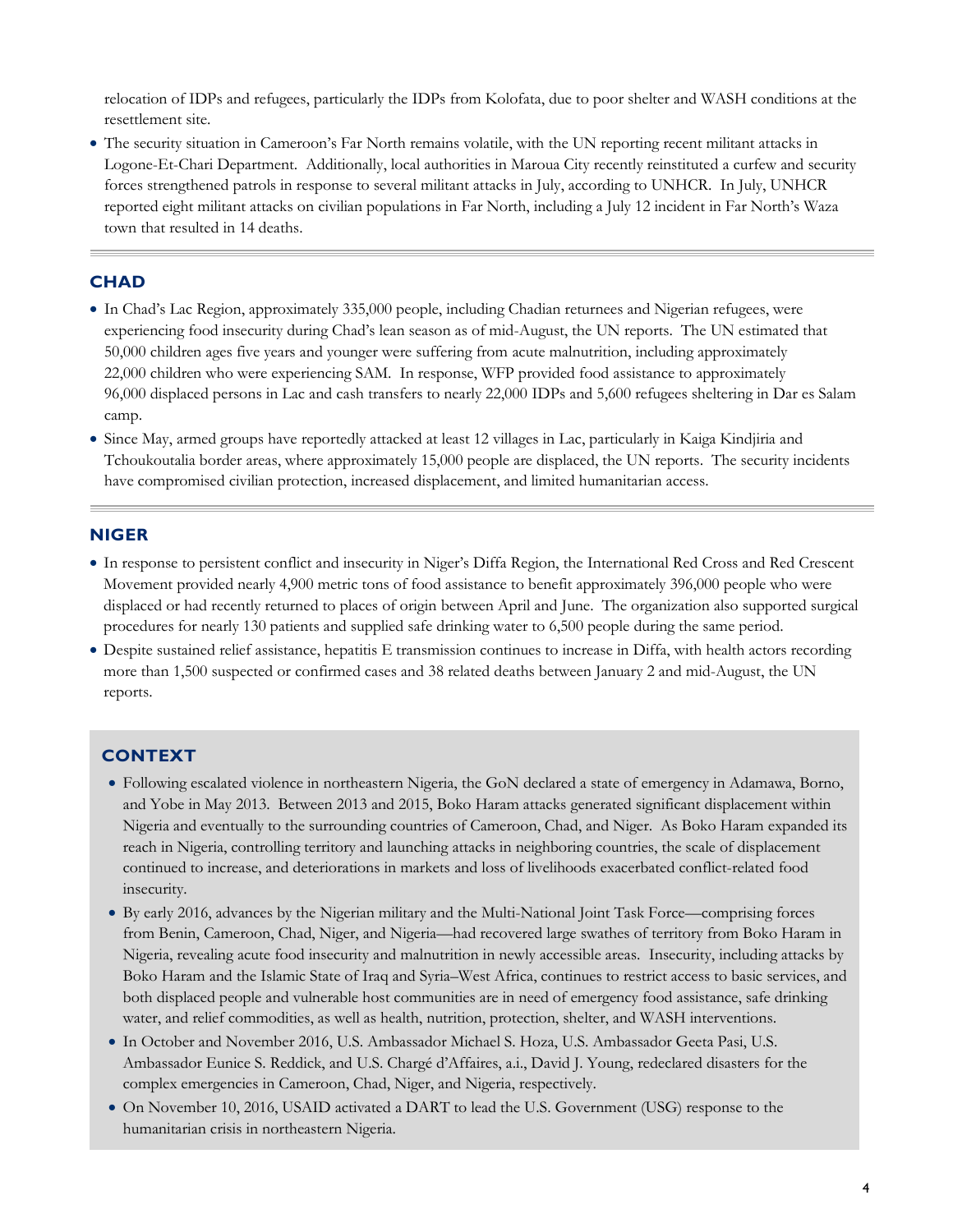#### **USG HUMANITARIAN FUNDING FOR THE LAKE CHAD BASIN RESPONSE IN FY 2017<sup>1</sup>**

| <b>IMPLEMENTING PARTNER</b>                                                     | <b>ACTIVITY</b>                                                                                                                                                                                                                                                                                                                                          | <b>LOCATION</b>                                  | <b>AMOUNT</b> |  |  |
|---------------------------------------------------------------------------------|----------------------------------------------------------------------------------------------------------------------------------------------------------------------------------------------------------------------------------------------------------------------------------------------------------------------------------------------------------|--------------------------------------------------|---------------|--|--|
| <b>USAID/OFDA</b>                                                               |                                                                                                                                                                                                                                                                                                                                                          |                                                  |               |  |  |
|                                                                                 | <b>NIGERIA</b>                                                                                                                                                                                                                                                                                                                                           |                                                  |               |  |  |
| Implementing Partners (IPs)                                                     | Agriculture and Food Security; Economic<br>Recovery and Market Systems (ERMS);<br>Health; Humanitarian Coordination and<br>Information Management; Humanitarian<br>Studies, Analysis, or Applications;<br>Logistics Support and Relief<br>Commodities; Nutrition; Protection; Risk<br>Management, Policy, and Practice; Shelter<br>and Settlements; WASH | Abuja, Adamawa, Borno, Gombe,<br>and Yobe states | \$55,082,275  |  |  |
| International Organization for Migration (IOM)                                  | Health, Humanitarian Coordination and<br>Information Management, Protection                                                                                                                                                                                                                                                                              | Northeastern Nigeria                             | \$7,900,000   |  |  |
| UN Office for the Coordination of<br>Humanitarian Affairs (OCHA)                | Humanitarian Coordination and<br><b>Information Management</b>                                                                                                                                                                                                                                                                                           | Northeastern Nigeria                             | \$2,000,000   |  |  |
| FAO                                                                             | Agriculture and Food Security, Nutrition                                                                                                                                                                                                                                                                                                                 | Northeastern Nigeria                             | \$2,500,000   |  |  |
| <b>UNICEF</b>                                                                   | Nutrition, Protection, WASH                                                                                                                                                                                                                                                                                                                              | Northeastern Nigeria                             | \$3,350,009   |  |  |
| UN Humanitarian Air Service (UNHAS)                                             | Logistics Support and Relief<br>Commodities                                                                                                                                                                                                                                                                                                              | Northeastern Nigeria                             | \$3,000,000   |  |  |
| WFP                                                                             | Logistics Support and Relief<br>Commodities                                                                                                                                                                                                                                                                                                              | Northeastern Nigeria                             | \$2,605,606   |  |  |
| <b>WHO</b>                                                                      | Health                                                                                                                                                                                                                                                                                                                                                   | Northeastern Nigeria                             | \$3,000,000   |  |  |
|                                                                                 | Program Support                                                                                                                                                                                                                                                                                                                                          |                                                  | \$1,283,474   |  |  |
| <b>TOTAL USAID/OFDA FUNDING FOR THE NIGERIA RESPONSE IN FY 2017</b>             |                                                                                                                                                                                                                                                                                                                                                          |                                                  | \$80,721,364  |  |  |
|                                                                                 | <b>CAMEROON</b>                                                                                                                                                                                                                                                                                                                                          |                                                  |               |  |  |
| IP <sub>s</sub>                                                                 | Agriculture and Food Security; ERMS;<br>Health; Logistics Support and Relief<br>Commodities; Protection; WASH                                                                                                                                                                                                                                            | Far North                                        | \$5,513,371   |  |  |
| <b>OCHA</b>                                                                     | Humanitarian Coordination and<br><b>Information Management</b>                                                                                                                                                                                                                                                                                           | Countrywide                                      | \$500,000     |  |  |
| <b>UNHAS</b>                                                                    | Logistics Support and Relief<br>Commodities                                                                                                                                                                                                                                                                                                              | Countrywide                                      | \$500,000     |  |  |
| TOTAL USAID/OFDA FUNDING FOR THE CAMEROON RESPONSE IN FY 2017                   |                                                                                                                                                                                                                                                                                                                                                          |                                                  | \$6,513,371   |  |  |
|                                                                                 | <b>CHAD</b>                                                                                                                                                                                                                                                                                                                                              |                                                  |               |  |  |
| IP <sub>s</sub>                                                                 | Agriculture and Food Security; Health;<br>Humanitarian Coordination and<br>Information Management; Logistics<br>Support and Relief Commodities;<br>Protection; Risk Management, Policy, and<br>Practice: WASH                                                                                                                                            | Lac                                              | \$4,968,512   |  |  |
| <b>UNHAS</b>                                                                    | Logistics Support and Relief<br>Commodities                                                                                                                                                                                                                                                                                                              | Countrywide                                      | \$500,000     |  |  |
| <b>TOTAL USAID/OFDA FUNDING FOR THE CHAD RESPONSE IN FY 2017</b><br>\$5,468,512 |                                                                                                                                                                                                                                                                                                                                                          |                                                  |               |  |  |
| <b>NIGER</b>                                                                    |                                                                                                                                                                                                                                                                                                                                                          |                                                  |               |  |  |
| IP <sub>s</sub>                                                                 | Agriculture and Food Security; ERMS;<br>Humanitarian Coordination and<br>Information Management; Humanitarian<br>Studies, Analysis, or Applications;<br>Logistics Support and Relief<br>Commodities; Protection, Shelter and<br>Settlements, WASH                                                                                                        | Diffa                                            | \$7,400,833   |  |  |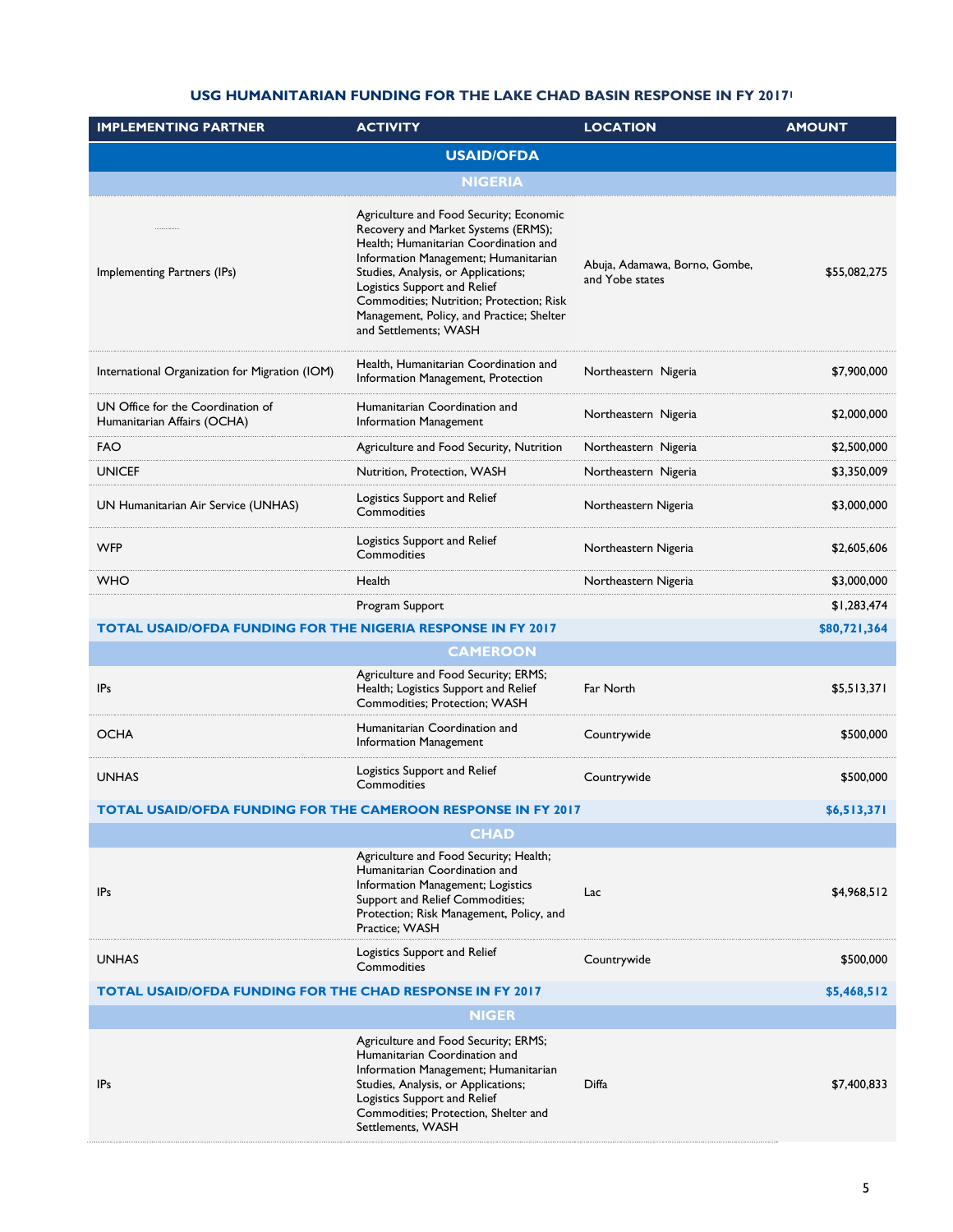| <b>UNHAS</b>                                                                | Logistics Support and Relief<br>Commodities                                               | Countrywide          | \$500,000     |  |
|-----------------------------------------------------------------------------|-------------------------------------------------------------------------------------------|----------------------|---------------|--|
| <b>TOTAL USAID/OFDA FUNDING FOR THE NIGER RESPONSE IN FY 2017</b>           |                                                                                           |                      | \$7,900,833   |  |
| <b>TOTAL USAID/OFDA FUNDING FOR THE LAKE CHAD BASIN RESPONSE IN FY 2017</b> |                                                                                           |                      | \$100,604,080 |  |
|                                                                             | USAID/FFP2                                                                                |                      |               |  |
|                                                                             | <b>NIGERIA</b>                                                                            |                      |               |  |
| <b>IPs</b>                                                                  | Cash-for-Work, Cash Transfers for<br>Food, Food Vouchers, Local<br>Procurement, Nutrition | Northeastern Nigeria | \$49,384,997  |  |
| <b>UNICEF</b>                                                               | Nutrition                                                                                 | Northeastern Nigeria | \$8,976,108   |  |
|                                                                             | U.S. In-Kind Food Aid                                                                     | Northeastern Nigeria | \$14,316,237  |  |
| <b>WFP</b>                                                                  | Local and Regional Procurement, Cash<br>Transfers, Food Vouchers, Nutrition<br>Assistance | Northeastern Nigeria | \$154,700,000 |  |
| <b>TOTAL USAID/FFP FUNDING FOR THE NIGERIA RESPONSE IN FY 2017</b>          |                                                                                           |                      | \$227,377,342 |  |
|                                                                             | <b>CAMEROON</b>                                                                           |                      |               |  |
| <b>WFP</b>                                                                  | U.S. In-Kind Food Aid                                                                     | Far North            | \$11,994,246  |  |
| <b>TOTAL USAID/FFP FUNDING FOR THE CAMEROON RESPONSE IN FY 2017</b>         |                                                                                           |                      | \$11,994,246  |  |
|                                                                             | <b>CHAD</b>                                                                               |                      |               |  |
| <b>WFP</b>                                                                  | U.S. In-Kind Food Aid                                                                     | Lac                  | \$7,997,771   |  |
| <b>TOTAL USAID/FFP FUNDING FOR THE CHAD RESPONSE IN FY 2017</b>             |                                                                                           |                      | \$7,997,771   |  |
|                                                                             | <b>NIGER</b>                                                                              |                      |               |  |
| <b>WFP</b>                                                                  | U.S. In-Kind Food Aid                                                                     | Diffa                | \$14,991,085  |  |
| <b>TOTAL USAID/FFP FUNDING FOR THE NIGER RESPONSE IN FY 2017</b>            |                                                                                           |                      | \$14,991,085  |  |
| TOTAL USAID/FFP FUNDING FOR THE LAKE CHAD BASIN RESPONSE IN FY 2017         |                                                                                           |                      | \$262,360,444 |  |
|                                                                             | <b>STATE/PRM</b>                                                                          |                      |               |  |
|                                                                             | <b>NIGERIA</b>                                                                            |                      |               |  |
| International Committee of the Red Cross<br>(ICRC)                          | Cash Transfers for Food, Protection and<br>Assistance to Victims of Conflict              | Countrywide          | \$21,000,000  |  |
| <b>UNHCR</b>                                                                | Protection and Multi-Sector Assistance<br>to IDPs                                         | Countrywide          | \$13,400,000  |  |
| TOTAL STATE/PRM FUNDING FOR THE NIGERIA RESPONSE IN FY 2017                 |                                                                                           |                      | \$34,400,000  |  |
| <b>CAMEROON</b>                                                             |                                                                                           |                      |               |  |
| <b>ICRC</b>                                                                 | Multi-Sector Assistance, Protection and<br>Assistance to Victims of Conflict              | Countrywide          | \$3,120,000   |  |
| <b>UNHAS</b>                                                                | Logistics Support and Relief<br>Commodities                                               | Countrywide          | \$665,000     |  |
| <b>UNICEF</b>                                                               | Education, Health, Protection, Shelter<br>and Settlements, WASH                           | Far North            | \$430,000     |  |
| TOTAL STATE/PRM FUNDING FOR THE CAMEROON RESPONSE IN FY 2017                |                                                                                           |                      | \$4,215,000   |  |
| <b>CHAD</b>                                                                 |                                                                                           |                      |               |  |
| <b>ICRC</b>                                                                 | Multi-Sector Assistance, Protection and<br>Assistance to Victims of Conflict              | Countrywide          | \$150,000     |  |
| <b>UNICEF</b>                                                               | Education, Health, Protection, Shelter<br>and Settlements, WASH                           | Lac                  | \$585,000     |  |
| <b>TOTAL STATE/PRM FUNDING FOR THE CHAD RESPONSE IN FY 2017</b>             |                                                                                           |                      | \$735,000     |  |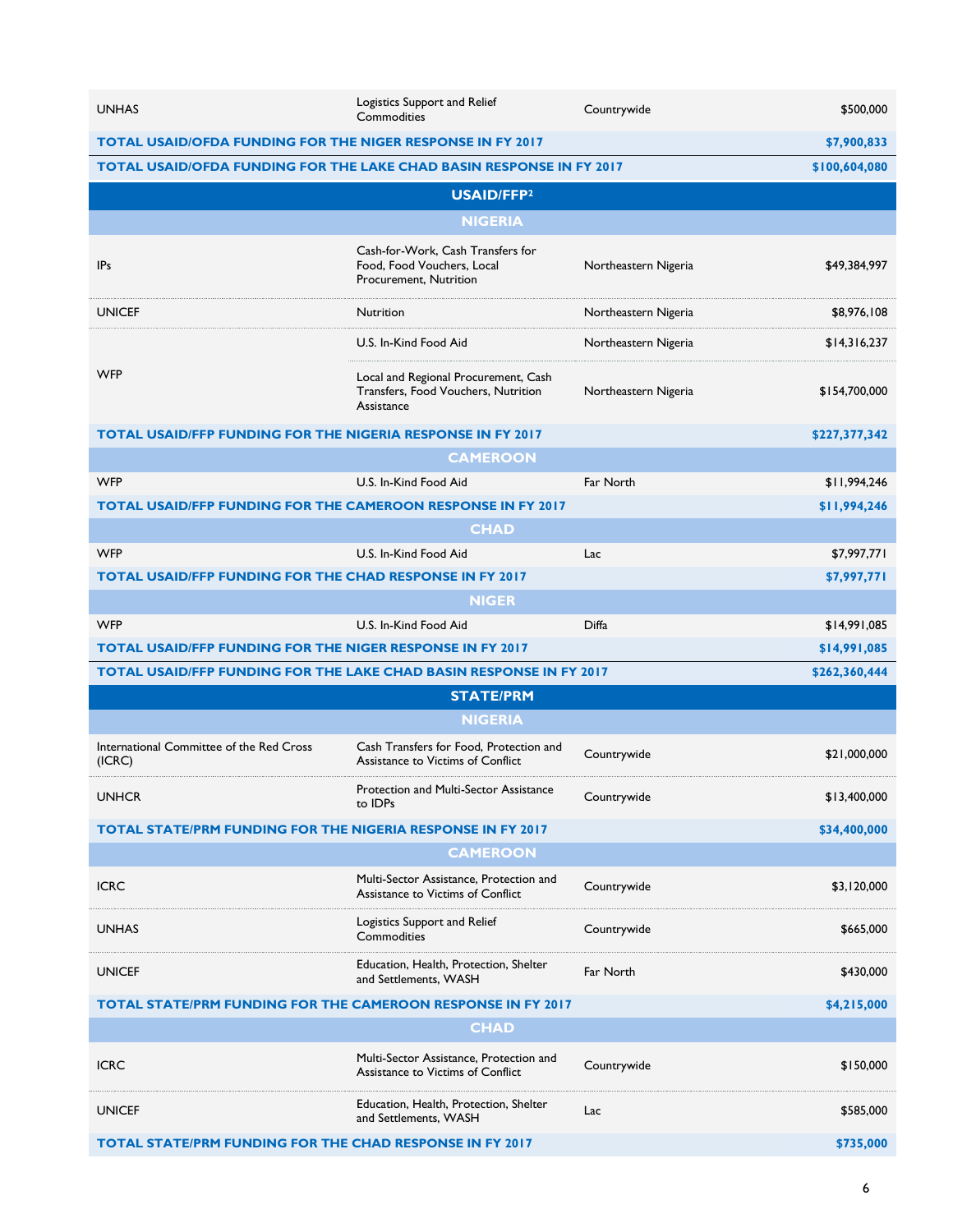| <b>NIGER</b>                                                               |                                                                                       |                      |               |  |
|----------------------------------------------------------------------------|---------------------------------------------------------------------------------------|----------------------|---------------|--|
| <b>ICRC</b>                                                                | Protection and Assistance to Victims of<br>Conflict                                   | Countrywide          | \$3,930,000   |  |
| <b>UNHAS</b>                                                               | Logistics Support and Relief<br>Commodities                                           | Countrywide          | \$700,000     |  |
| <b>UNHCR</b>                                                               | Protection and Multi-Sector Assistance<br>to IDPs and Refugees                        | Countrywide          | \$10,400,000  |  |
| <b>UNICEF</b>                                                              | Education, Health, Protection, Shelter<br>and Settlements, WASH                       | Diffa                | \$1,710,000   |  |
| <b>TOTAL STATE/PRM FUNDING FOR THE NIGER RESPONSE IN FY 2017</b>           |                                                                                       |                      | \$16,740,000  |  |
| <b>TOTAL STATE/PRM FUNDING FOR THE LAKE CHAD BASIN RESPONSE IN FY 2017</b> |                                                                                       |                      | \$56,090,000  |  |
| <b>USAID/NIGERIA</b>                                                       |                                                                                       |                      |               |  |
| IP <sub>s</sub>                                                            | Education, Health, Nutrition, and ERMS<br>Assistance for IDPs and Host<br>Communities | Adamawa, Borno, Yobe | \$6,182,734   |  |
| <b>TOTAL USAID/NIGERIA FUNDING FOR THE NIGERIA RESPONSE IN FY 2017</b>     |                                                                                       | \$6,182,734          |               |  |
| TOTAL USG HUMANITARIAN FUNDING FOR THE LAKE CHAD BASIN RESPONSE IN FY 2017 |                                                                                       |                      | \$425,237,258 |  |

#### **USG HUMANITARIAN FUNDING FOR THE LAKE CHAD BASIN RESPONSE IN FY 2016**

| <b>TOTAL USAID/OFDA FUNDING FOR THE NIGERIA RESPONSE IN FY 2016</b>             | \$29,478,926  |
|---------------------------------------------------------------------------------|---------------|
| <b>TOTAL USAID/OFDA FUNDING FOR THE CAMEROON RESPONSE IN FY 2016</b>            | \$4,018,010   |
| <b>TOTAL USAID/OFDA FUNDING FOR THE CHAD RESPONSE IN FY 2016</b>                | \$3,720,459   |
| <b>TOTAL USAID/OFDA FUNDING FOR THE NIGER RESPONSE IN FY 2016</b>               | \$8,879,202   |
| TOTAL USAID/OFDA FUNDING FOR THE LAKE CHAD BASIN RESPONSE IN FY 2016            | \$46,096,597  |
| <b>TOTAL USAID/FFP FUNDING FOR THE NIGERIA RESPONSE IN FY 2016</b>              | \$50,782,519  |
| <b>TOTAL USAID/FFP FUNDING FOR THE CAMEROON RESPONSE IN FY 2016</b>             | \$12,042,818  |
| <b>TOTAL USAID/FFP FUNDING FOR THE CHAD RESPONSE IN FY 2016</b>                 | \$13,405,931  |
| <b>TOTAL USAID/FFP FUNDING FOR THE NIGER RESPONSE IN FY 2016</b>                | \$26,346,654  |
| TOTAL USAID/FFP FUNDING FOR THE LAKE CHAD BASIN RESPONSE IN FY 2016             | \$102,577,922 |
| <b>TOTAL STATE/PRM FUNDING FOR THE NIGERIA RESPONSE IN FY 2016</b>              | \$26,900,000  |
| <b>TOTAL STATE/PRM FUNDING FOR THE CAMEROON RESPONSE IN FY 2016</b>             | \$5,947,550   |
| <b>TOTAL STATE/PRM FUNDING FOR THE CHAD RESPONSE IN FY 2016</b>                 | \$1,400,000   |
| <b>TOTAL STATE/PRM FUNDING FOR THE NIGER RESPONSE IN FY 2016</b>                | \$21,324,974  |
| TOTAL STATE/PRM FUNDING FOR THE LAKE CHAD BASIN RESPONSE IN FY 2016             | \$55,572,524  |
| <b>TOTAL USAID/NIGERIA FUNDING FOR THE NIGERIA RESPONSE IN FY 2016</b>          | \$10,853,709  |
| TOTAL USG HUMANITARIAN FUNDING FOR THE LAKE CHAD BASIN RESPONSE IN FY 2016      | \$215,100,752 |
|                                                                                 |               |
| <b>TOTAL USG HUMANITARIAN FUNDING FOR THE NIGERIA RESPONSE IN FY 2016-2017</b>  | \$466,696,594 |
| <b>TOTAL USG HUMANITARIAN FUNDING FOR THE CAMEROON RESPONSE IN FY 2016-2017</b> | \$44,730,995  |
| TOTAL USG HUMANITARIAN FUNDING FOR THE CHAD RESPONSE IN FY 2016-2017            | \$32,727,673  |
| TOTAL USG HUMANITARIAN FUNDING FOR THE NIGER RESPONSE IN FY 2016-2017           | \$96,182,748  |

**TOTAL USG HUMANITARIAN FUNDING FOR THE LAKE CHAD BASIN RESPONSE IN FY 2016–2017 \$640,338,010**

<sup>1</sup>Year of funding indicates the date of commitment or obligation, not appropriation, of funds. Funding represents publicly reported amounts as of August 17, 2017.

<sup>2</sup> Estimated value of food assistance and transportation costs at time of procurement; subject to change.